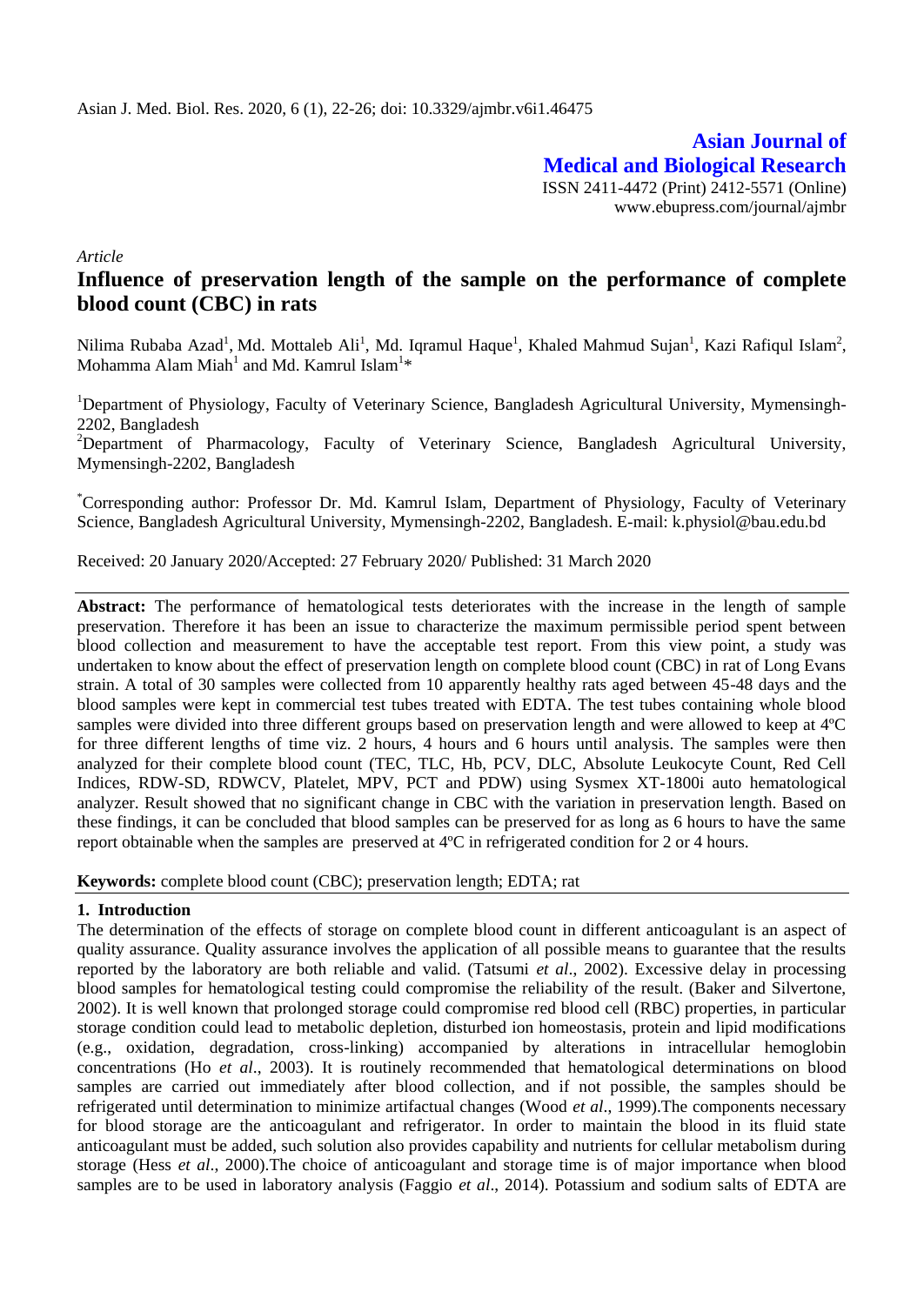commonly used anticoagulants for routine hematology determinations because they preserve the cellular components of blood (Buttarello, 2004). Hematological sample should be refrigerated at a temperature of 4ºC. This is found to favor optimal preservation of the blood and also prevents multiplication of any bacterial which might be present (Gulatie *et al*., 2002). More recently, found that the measurement of hemoglobin concentration and RBC count are stable up to 72 h after blood collection if blood is refrigerated at around 4ºC (Robinson *et al*., 2004; Voss *et al*., 2008; Robinson *et al*., 2011; Ashenden *et al*., 2013). However, the platelet count in specimens stored at 4 °C is considered stable for up to 24 or even 72 h (Goosens *et al*., 1991).There only few researches on laboratory animal have been reported. So this research work has been selected to carry out with the following objectives to know about the effects of different storage time on various parameters of complete blood count during storage of blood at 4ºC in EDTA.

## **2. Materials and Methods**

The study was conducted in the Department of Physiology, Bangladesh Agricultural University, Mymensingh.

## **2.1. Experimental animals**

A total of 15 rats of aged between 18-20 days were purchased from International Center for Diarrheal Disease Research, Bangladesh (icddr,b), Mohakhali, Dhaka and maintained in Physiology Laboratory with proper care.

## **2.2. Preparation of the experimental laboratory**

The laboratory was cleaned and washed with disinfectant. All necessary equipment was set properly for proper handling and care of the animals.

#### **2.3. Management practices**

Rats were housed in rectangular wooden cages  $(9'' \times 11'' \times 7'')$  wrapped with wire mesh and cages were cleaned regularly. Commercial rat pellet was collected from icddr,b and supplied 3 times in a day and in order to prevent spoilage, feeds were kept in poly pack. Fresh drinking water was made available for 24 hours.

## **2.4. Experimental design**

Ten (10) rats were used for the experiment. Total 30 blood collection tubes were taken where 3 tubes for each rat. The tubes were marked as 1.a, 1.b, 1.c for tube 1, 2.a, 2.b, 2.c for tube 2 and so on. The first batches of the tube e.g. 1.a, 2.a, 3.a to 10.a were analyzed immediate after collection. The second and third batches of the samples were subjected to preservation at 4ºC and analyzed after 2 and 4 hours of preservation respectively.

#### **2.5. Blood sample collection**

After acclimatization, rats were anesthetized with diethyl ether and blood samples were collected directly from heart. Immediately after collection, each sample was separated into 3 tubes (1.a, 1.b, 1.c,) containing  $K_3EDTA$ (Vacutest Kima SrlArzergrande-Italy) and proper mixing with the anticoagulant was ensured. The time between capture and blood sampling was less than 5 min. Then each and every samples were collected as same manner and sent to laboratory for the measurement of hematological parameters viz; RBC, WBC, Platelet count, DLC, Hb %, PCV value and measurement of MCV, MCH, MCHC. The first group (group A) of test tube (with EDTA) analyzed after 2 hours of collection. The second and third group (group B and group C) was stored at 4ºC to evaluate the effect of storage time and subjected to the same analytical procedure after every 2 hours of time interval. All samples were analyzed by Sysmex XT- 1800i Automated Hematology Analyzer.

#### **2.6. Statistical analysis**

One-way analysis of variance (ANOVA) was used to determine the effect of various preservation lengths on blood parameters. Bonferroni's multiple comparison tests was applied for post-hoc comparison. All statistical analyses were performed using a commercial statistical program- SPSS.

#### **3. Results and Discussion**

## **3.1. Effects on total erythrocyte count and erythrocyte indices**

The values of different blood parameters (TEC, Hb, Hct, MCV, MCH and MCHC) placed in Table 1 showed that no significant differences among them at different length of preservation (2h, 4h and 6h) of the samples in refrigerated condition at 4ºC. The present finding is in close agreement with the work reported by Cora *et al.*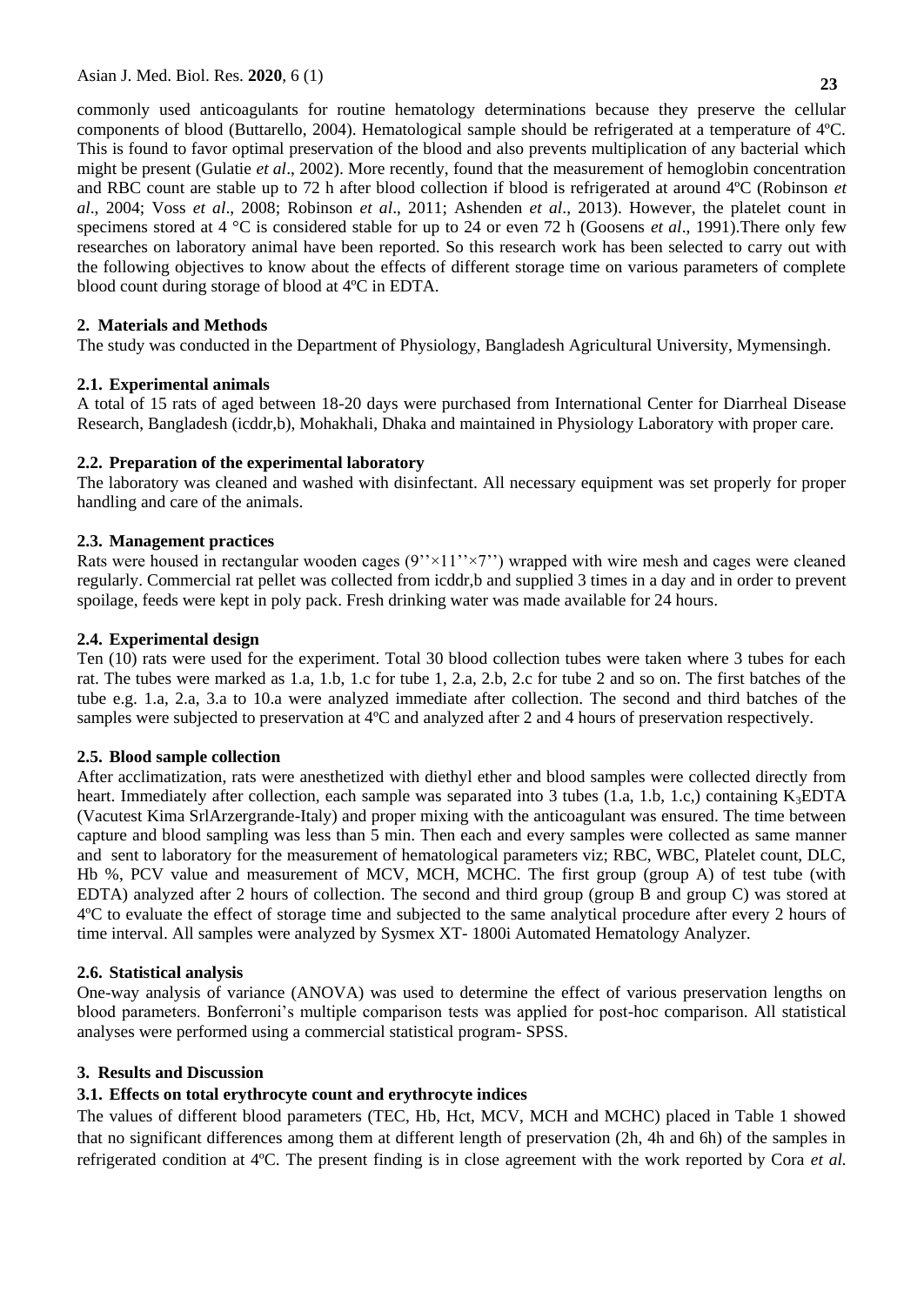(2012). The presented result also supports the report of Buttarello (2004) who reported that these parameters show stability for 24 to 72 h at 4ºC when CBC is performed.

#### **3.2. Effects on total leukocyte count (TLC) and absolute count of its cell component**

Table 2 showed that the absolute value of WBC and its component cell viz. neutrophil, lymphocyte, monocyte, eosinophil and basophil. These parameters showed no significant differences except monocyte till the maximum length of preservation (6h) in this study. This finding closely agrees to the findings of Faggio *et al.* (2012) who reported that up to 6h these parameters show stability at 4ºC. In this study monocytes showed a significant (P<0.05) decrease in number at after 6h of preservation which don't similar with the findings of Queen *et al*. (2014) who reported that monocytes count increases along with the increased length of preservation.

## **3.3. Effects on differential leukocyte count**

Differential leukocyte counts after a variable length of preservation are presented in Table 3 and are expressed in percentage. The relative counts of different parameters showed no significant variation over the period of preservation in this study. The findings shows close agreement with the findings of Cora *et al.* (2012) who reported that the neutrophil and lymphocyte percentages were unchanged for at least 48 h at either temperature.

## **3.4. Effects on platelet count and its indices**

The platelet count and MPV do not show any significant change during the following period of preservation (Table 4) which is agreeable with the finding of Lippi *et al.* (2005) but not agreeable with Cora *et al*. (2012) who reported that there is increase in platelet count after 6h of preservation. The PCT (%) value also showed no significant difference after the whole length of preservation at 4ºC in this study (Table 4).

| <b>Parameters</b> | $Mean \pm SD$<br>(Range) |                   |                   | Level of     | P value |
|-------------------|--------------------------|-------------------|-------------------|--------------|---------|
|                   |                          |                   |                   | significance |         |
|                   | T <sub>2</sub>           | Т4                | <b>T6</b>         |              |         |
| $RBC (M/\mu L)$   | $6.11 \pm 0.58$          | $6.59 \pm 0.25$   | $6.38 \pm 0.35$   | <b>NS</b>    | 1.00    |
|                   | $(4.89 - 6.66)$          | $(6.09 - 6.89)$   | $(5.99 - 6.94)$   |              |         |
| Hb(g/dL)          | $13.43 \pm 0.71$         | $14.27 \pm 0.42$  | $13.75 \pm 0.65$  | <b>NS</b>    | 0.39    |
|                   | $(12.34 - 14.50)$        | $(13.70 - 14.80)$ | $(12.90-14.70)$   |              |         |
| Hct (%)           | $39.85 \pm 3.82$         | $43.07 \pm 0.97$  | $41.55 \pm 2.35$  | NS           | 0.73    |
|                   | $(32.30 - 43.10)$        | $(41.90 - 44.50)$ | $(38.90 - 45.20)$ |              |         |
| MCV(fL)           | $65.27 \pm 1.91$         | $65.37 \pm 1.76$  | $65.07 \pm 1.97$  | <b>NS</b>    | 1.00    |
|                   | $(63.02 - 68.72)$        | $(63.62 - 68.82)$ | $(63.02 - 68.82)$ |              |         |
| $MCH$ (pg)        | $22.12 \pm 1.44$         | $21.67 \pm 0.51$  | $21.56 \pm 0.58$  | NS           | 1.00    |
|                   | $(21.22 - 25.24)$        | $(20.92 - 22.52)$ | $(21.02 - 22.72)$ |              |         |
| MCHC (g/dL)       | $33.76 \pm 2.10$         | $33.12 \pm 0.38$  | $33.12 \pm 0.45$  | NS           | 1.00    |
|                   | $(31.40-38.14)$          | $(32.60 - 33.50)$ | $(32.30 - 33.80)$ |              |         |

#### **Table 1. Effects of various preservation lengths on total erythrocyte count (TEC) and erythrocyte indices.**

SD= Standard Deviation, NS= Non Significant, T2= Two (2) hour after collection, T4=Four (4) hour of preservation, T6=Six (6) hour of preservation.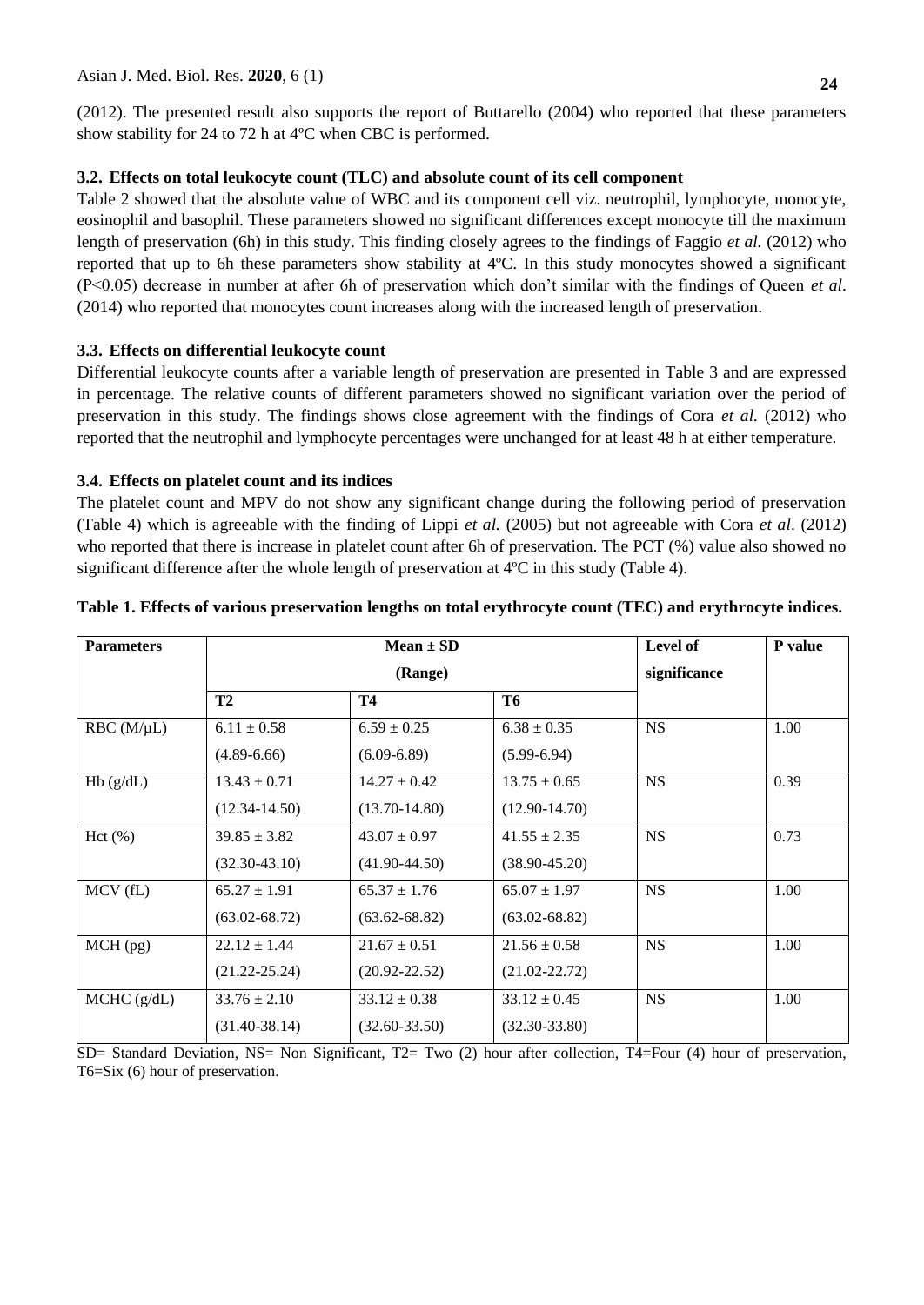| <b>Parameters</b>      | $Mean \pm SD$<br>(Range) |                         |                   | Level of<br>significance | <b>P</b> value |
|------------------------|--------------------------|-------------------------|-------------------|--------------------------|----------------|
|                        | <b>T2</b>                | <b>T4</b>               | T6                |                          |                |
| <b>WBC</b>             | $10.31 \pm 2.03$         | $11.62 \pm 1.72$        | $10.32 \pm 1.62$  | <b>NS</b>                | 0.57           |
| $(K/\mu L)$            | $(8.29 - 13.57)$         | $(9.15-14.4)$           | $(8.51 - 13.63)$  |                          |                |
| Neutrophil $(K/\mu L)$ | $2.20 \pm 0.37$          | $2.43 \pm 0.50$         | $2.06 \pm 0.39$   | <b>NS</b>                | 1.00           |
|                        | $(1.60-2.66)$            | $(1.73 - 3.24)$         | $(1.65 - 2.71)$   |                          |                |
| Lymphocyte             | $7.59 \pm 1.84$          | $8.77 \pm 1.76$         | $7.57 \pm 1.99$   | <b>NS</b>                | 0.7            |
| $(K/\mu L)$            | $(5.45 - 11.01)$         | $(6.37-12.06)$          | $(5.30-11.23)$    |                          |                |
| Monocyte $(K/\mu L)$   | $0.20 \pm 0.05^{ab}$     | $0.28 \pm 0.07^{\rm a}$ | $0.17 \pm 0.09^b$ | $\ast$                   | 0.04           |
|                        | $(0.13 - 0.32)$          | $(0.14 - 0.34)$         | $(0.01 - 0.29)$   |                          |                |
| Eosinophil $(K/\mu L)$ | $0.30 \pm 0.26$          | $0.12 \pm 0.13$         | $0.49 \pm 0.82$   | <b>NS</b>                | 1.00           |
|                        | $(0.05 - 0.84)$          | $(0.04 - 0.42)$         | $(0.05 - 2.35)$   |                          |                |
| Basophils $(K/\mu L)$  | $0.014 \pm 0.005$        | $0.017 \pm 0.004$       | $0.015 \pm 0.007$ | <b>NS</b>                | 1.00           |
|                        | $(0.01 - 0.02)$          | $(0.01 - 0.02)$         | $(0.01 - 0.03)$   |                          |                |

**Table 2. Effects of various preservation lengths on total leukocyte count and absolute count of its cell component.**

SD= Standard Deviation, T2= Two (2) hour after collection, T4=Four (4) hour of preservation, T6=Six (6) hour of preservation.<br>\*\*= Significant at P<0.01 NS= Non significant \*\*= Significant at  $P<0.01$ 

\*= Significant at P<0.05

#### **Table 3. Effects of various preservation lengths on differential leukocyte count.**

| <b>Parameters</b> | $Mean \pm SD$<br>(Range)<br><b>T2</b><br>T4<br>T6 |                   |                   | Level of     | P value |
|-------------------|---------------------------------------------------|-------------------|-------------------|--------------|---------|
|                   |                                                   |                   |                   | significance |         |
| Neutrophil (%)    | $21.94 \pm 5.13$                                  | $21.32 \pm 5.26$  | $20.54 \pm 5.97$  | <b>NS</b>    | 1.00    |
|                   | $(15.54 - 31.24)$                                 | $(13.13 - 28.34)$ | $(14.34 - 31.84)$ |              |         |
| Lymphocyte $(\%)$ | $73.14 \pm 5.10$                                  | $74.98 \pm 4.67$  | $72.76 \pm 10.44$ | <b>NS</b>    | 1.00    |
|                   | $(65.74 - 81.14)$                                 | $(69.54 - 83.72)$ | (53.24-82.34)     |              |         |
| Monocyte $(\%)$   | $1.96 \pm 0.51$                                   | $2.45 \pm 0.57$   | $1.64 \pm 0.80$   | <b>NS</b>    | 0.08    |
|                   | $(1.34 - 2.94)$                                   | $(1.54 - 3.24)$   | $(0.14 - 2.64)$   |              |         |
| Eosinophil (%)    | $2.81 \pm 2.22$                                   | $1.10 \pm 1.17$   | $4.88 \pm 8.29$   | <b>NS</b>    | 1.00    |
|                   | $(0.54 - 6.84)$                                   | $(0.44 - 3.74)$   | $(0.54 - 23.54)$  |              |         |
| Basophils (%)     | $0.14 \pm 0$                                      | $0.14 \pm 0$      | $0.16 \pm 0.04$   | <b>NS</b>    | 0.22    |
|                   | $(0.14 - 0.14)$                                   | $(0.14 - 0.14)$   | $(0.14 - 0.24)$   |              |         |

SD= Standard Deviation, T2= Two (2) hour after collection, T4=Four (4) hour of preservation, T6=Six (6) hour of preservation.

 $**$ = Significant at P<0.01 NS= Non significant

\*= Significant at P<0.05

#### **Table 4. Effects on platelet count and its indices.**

| <b>Parameters</b>    | $Mean \pm SD$<br>(Range) |                     |                  | Level<br>of<br>significance | <b>P</b> value |
|----------------------|--------------------------|---------------------|------------------|-----------------------------|----------------|
|                      | <b>T2</b>                | T4                  | T6               |                             |                |
| Platelet $(K/\mu L)$ | $299.14 \pm 364.76$      | $466.14 \pm 312.21$ | $462 \pm 310.07$ | <b>NS</b>                   | 1.00           |
|                      | $(1.00 - 777)$           | $(42-911)$          | $(21-789)$       |                             |                |
| MPV(fL)              | $5.77 \pm 3.95$          | $7.01 \pm 3.10$     | $5.97 \pm 4.09$  | <b>NS</b>                   | 1.00           |
|                      | $(00-8.44)$              | $(00-8.64)$         | $(00-8.64)$      |                             |                |
| PCT(%)               | $0.66 \pm 0.74$          | $0.37 \pm 0.25$     | $0.38 \pm 0.27$  | <b>NS</b>                   | 0.8            |
|                      | $(00-2.19)$              | $(00-0.73)$         | $(00-0.66)$      |                             |                |

SD= Standard Deviation, T2= Two (2) hour after collection, T4=Four (4) hour of preservation, T6=Six (6) hour of preservation.

\*\*= Significant at P<0.01 NS= Non significant

\*= Significant at P<0.05